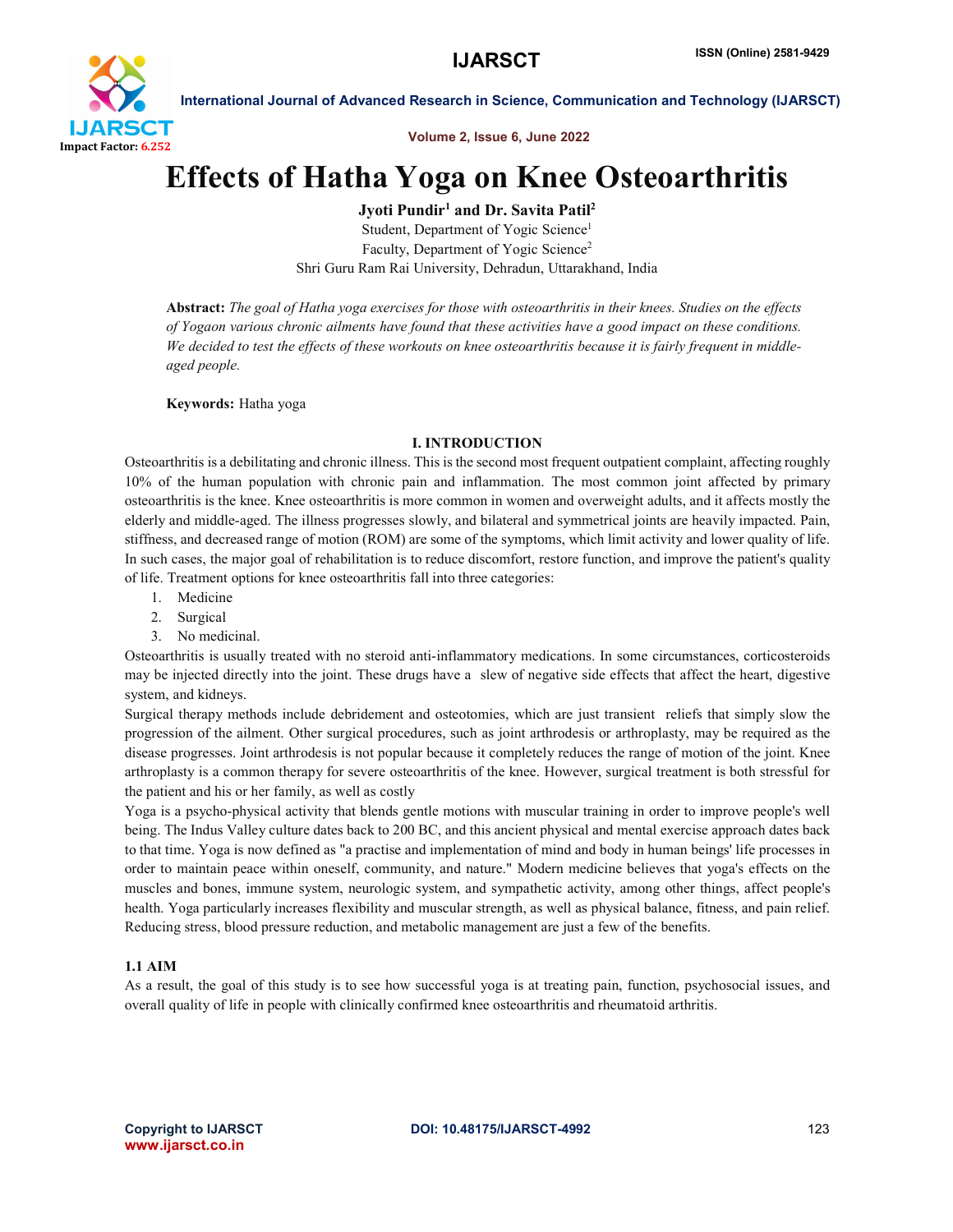

#### Volume 2, Issue 6, June 2022

#### II. MATERIAL AND METHODS

All classic writings and published research papers have been examined.

#### Review of Texts and Research Paper

On the basis of available material and research in this subject, research was conducted to investigate the effects of yoga activities on pain, morning stiffness, and anxiety in patients with knee osteoarthritis.

According to the findings of a study done on two groups, the following conclusions were reached.

The first group received only physical therapy, while the second received both physical therapy and yoga.According to the findings, combining yoga with physical therapy has greater good results than physical therapy alone. The patients in the second group showed a higher reduction in pain, morning stiffness, and anxiety.

Yoga is one of the least harmful sports, with scientific evidence of its beneficial physiological and mental effects in the treatment of chronic illnesses.

One of the most frequent inflammatory disorders is osteoarthritis.

#### **Exercise Training**

Each yoga session included activities such as asana (movement), pranayama (breathing), and meditation(relaxation). Every workout has three parts: 15 minutes of warm-up exercises, 15 minutes of major exercises, and 15minutes of cool down activities.

During this time, the notion of overload was used to raise the number of repeats or the time spent holdinga move, or to do more difficult exercises, depending on each patient's capacities.

Yoga for knee pain

List of yoga exercises for knee painButterfly Pose



#### Procedure

Sit with your legs stretched out in front of you on your yoga mat. Keep your spine straight and bend your knees so that your feet's soles are opposite each other. Then, as if you were a butterfly, move your thighs up and down. Butterfly stance is beneficial to the abdominal organs, ovaries, kidneys, and bladder.

Improves cardiac circulation in general.

Inner thighs, knees, and groynes are stretched.Aids in the treatment of mild depression. Aids in the relief of menopausal symptoms.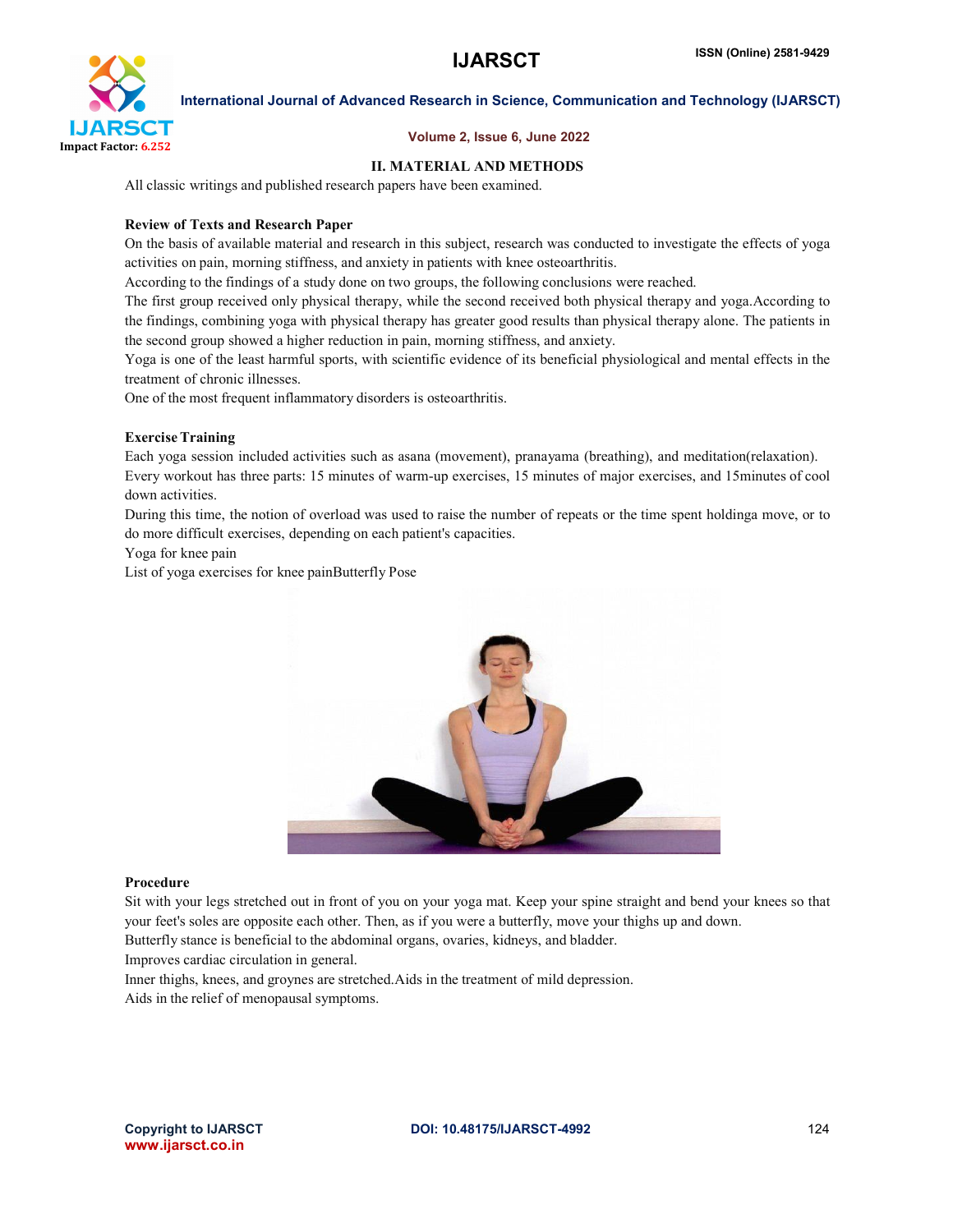# International Journal of Advanced Research in Science, Communication and Technology (IJARSCT) **IJARSCT** Impact Factor: 6.252

Bridge Pose

## Volume 2, Issue 6, June 2022



#### Procedure

Lie down on your back on the floor, knees bent. Keep your arms flat as you stretch them along the floor. Gently push your feet and arms into the ground. As you elevate your hips toward the ceiling, release your breath. Setup Bandha Sarvangasana is the Sanskrit term for Bridge posture.

Bridge posture has the following benefits:

It expands the chest, neck, and spine.Back, buttocks, and hamstrings are all developed. Hips are stretched. Improves blood circulation.

#### Pose of a Cat



#### Procedure

In cat pose yoga, lift your spine toward the ceiling while keeping your shoulders and knees inplace. Allow your head to drop to the ground, but avoid crushing your chin into your chest.

Cat position is a yoga practice that warms the body and helps the spine to be more flexible.

It helps to stretch the back and neck muscles.

The abdominal organs are improved and strengthened.

It also expands the chest, allowing for slower, deeper breathing.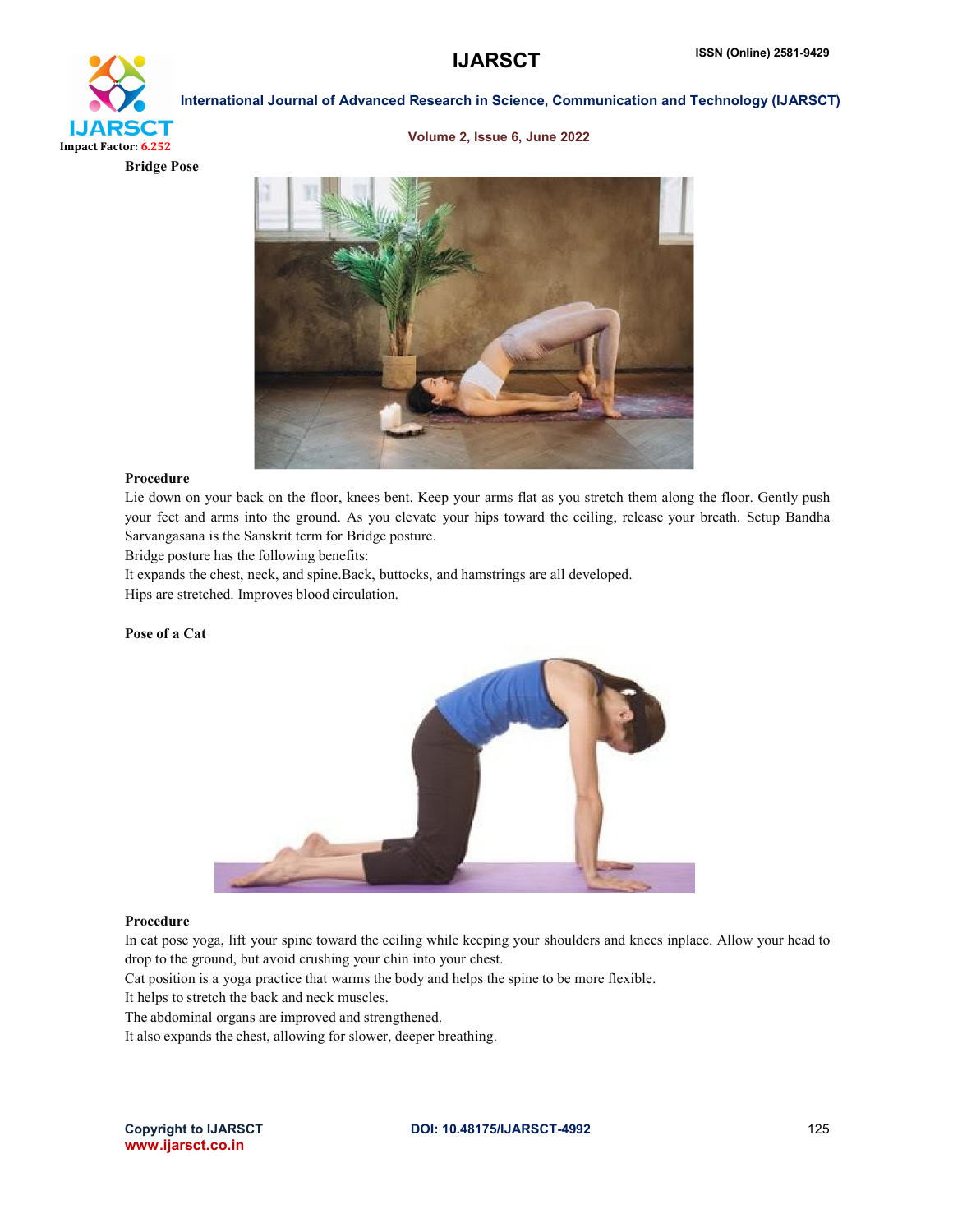

#### Volume 2, Issue 6, June 2022





#### Procedure

In cow posture yoga, bend your spine toward the floor, keeping your shoulders and legs inplace. You raised your head to the ceiling.

Cow stance is a yoga posture that warms the body and helps the spine to be more flexible.It helps to relax the back and neck muscles.

The abdominal organs are enhanced and toughened.

It also opens up the chest, allowing for slower, more in-depth breathing.

#### Cobra pose



#### Procedure

Lie down on the floor and gently press the tops of your feet and thighs, and also the pubis, intothe floor. On an inhale, bring your chest up from the floor, just to the height at which you can maintain a connection between your pubis and your legs.

Cobra posture has the following benefits: It stretches the muscles in the shoulders and chest.Lower back rigidity is reduced.

Arms and shoulders are developed. Improves adaptability. It energizes the heart.

www.ijarsct.co.in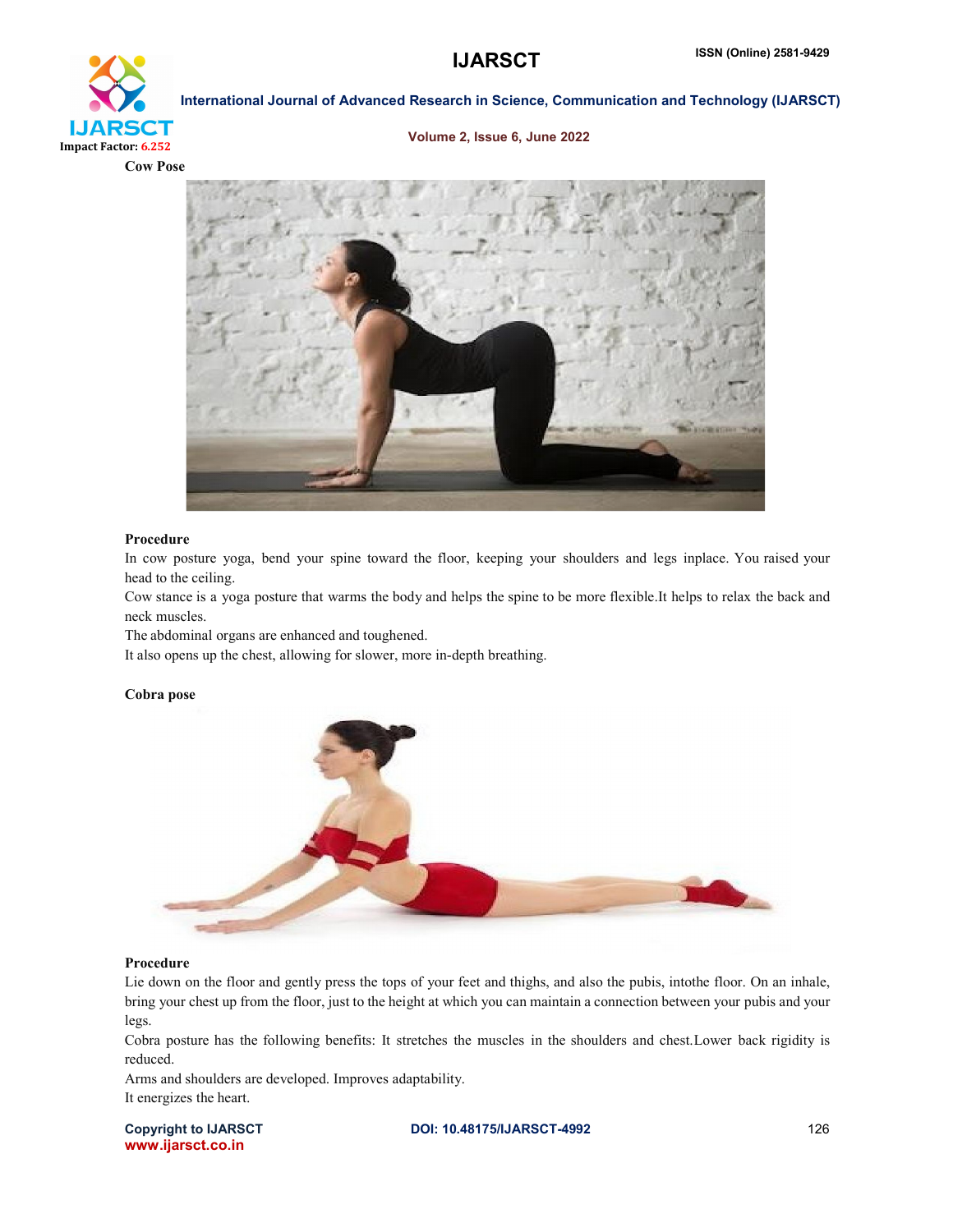

#### Volume 2, Issue 6, June 2022



#### Procedure

Set your knees directly beneath your hips and your hands little forward near your shoulders tobegin. Turn your toes under and spread your palms, index fingers parallel or slightly turned out. Take a deep breath out and lift your knees off the floor.

Downward facing dog has the following advantages:It calms the mind.

Aids in the relief of mild depression and stress.Boosts the body's levels of energy.

Shoulders, hamstrings, calves, arches, and hands are all relaxed.Arms and legs are developed

#### Locust Pose



#### Procedure

Lie down in the locust posture. Lie down on your back on the mat and elevate your head andfeet toward the ceiling, placing your hand on the back of your head.

Pose of the locust has the following advantages: Increased flexibility.It helps strengthen the core.

Aids in the relief of mild despair and stress.Boosts the body's levels of energy.

Shoulders, hamstrings, calves, arches, and hands are all stretched.Arms and legs are developed.

www.ijarsct.co.in